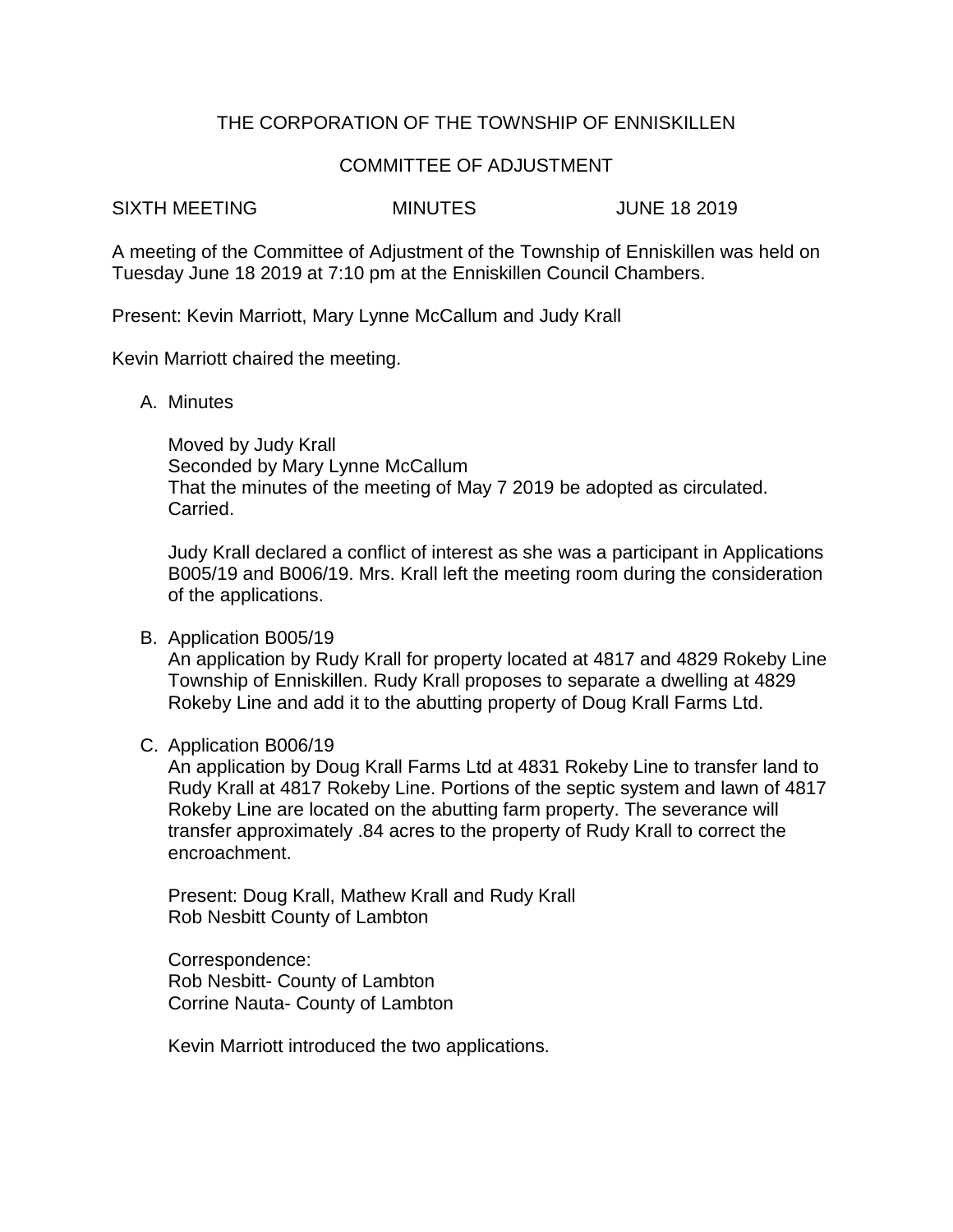Rob Nesbitt provided a review of his report regarding the two applications. He reviewed the Official Plan policies and zoning regulations affecting the two applications.

Mr. Nesbitt noted that the planning department did not have any objections to the two severance applications.

Mr. Nesbitt recommended standards conditions to be applied to each application.

Moved by Mary Lynne McCallum Seconded by Kevin Marriott That application B005/19 be approved subject to conditions. Carried.

Conditions:

- 1. That a copy of the deed and survey in a form suitable for registration be deposited with the Secretary Treasurer.
- 2. That a fee of \$250.00 be paid to the Township of Enniskillen by cash or certified cheque.
- 3. That all conditions are to be fulfilled within one year of the notice of decision of this consent. The certificate of consent required by Section 53(42) of the Planning Act must be obtained within one year after notice of decision of this consent.
- 4. That the severed land must be deeded in the same name and interest as the property immediately to the east (4831 Rokeby Line).
- 5. That Section 50 (3) of the Planning Act applies to any future transaction involving the severed land.
- 6. That the Township Road Superintendent review the access to the municipal road and where required that the applicant at their expense have installed an access approved by the Road Superintendent.
- 7. That the Township Engineer review existing drainage reports and where required prepare amended schedules to reflect the new property owners. That the applicants pay the cost of the work and agree to the revised schedules.

## EFFECT OF WRITTEN AND ORAL SUBMISSIONS:

Submissions were made by the applicants, County Planning and Development Services and Building Department and helped the Committee make an informed decision with appropriate conditions of approval.

#### REASONS:

The severance transfers a dwelling to the property of Doug Krall Farms Inc. The second dwelling on the farm property conforms to the Official Plan policies.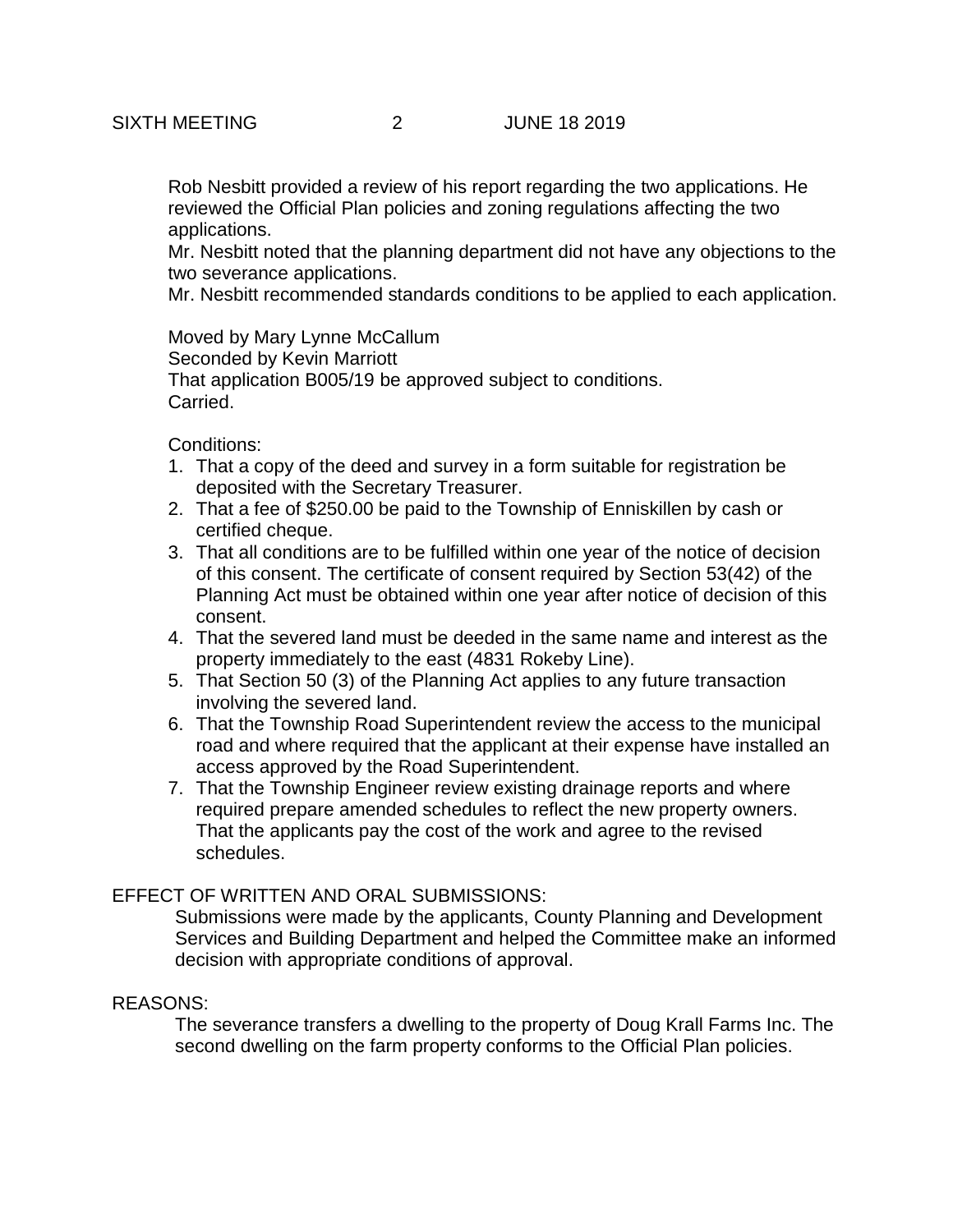Moved by Mary Lynne McCallum Seconded by Kevin Marriott That application B006/19 be approved subject to conditions. Carried.

- 1. That a copy of the deed and survey in a form suitable for registration be deposited with the Secretary Treasurer.
- 2. That a fee of \$250.00 be paid to the Township of Enniskillen by cash or certified cheque.
- 3. That all conditions are to be fulfilled within one year of the notice of decision of this consent. The certificate of consent required by Section 53(42) of the Planning Act must be obtained within one year after notice of decision of this consent.
- 4. That the severed land be deeded in the same name and interest as the property to the north (4817 Rokeby Line)
- 5. That Section 50 (3) of the Planning Act applies to any future transaction involving the severed land.
- 6. That the Township Road Superintendent review the access to the municipal road and where required that the applicant at their expense have installed an access approved by the Road Superintendent.
- 7. That the applicants pay for a water service to be installed at 4817 Rokeby Line.
- 8. That the Township Engineer review existing drainage reports and where required prepare amended schedules to reflect the new property owners. That the applicants pay the cost of the work and agree to the revised schedules.

## EFFECT OF WRITTEN AND ORAL SUBMISSIONS:

Submissions were made by the applicants, County Planning and Development Services and Building Department and helped the Committee make an informed decision with appropriate conditions of approval.

## REASONS:

The severance corrects an encroachment of the septic system onto the property located at 4817 Rokeby Line.

D. Adjournment

Moved by Mary Lynne McCallum Seconded by Kevin Marriott That the meeting of the Committee of Adjustment be adjourned and the meeting of Council reconvened. Carried.